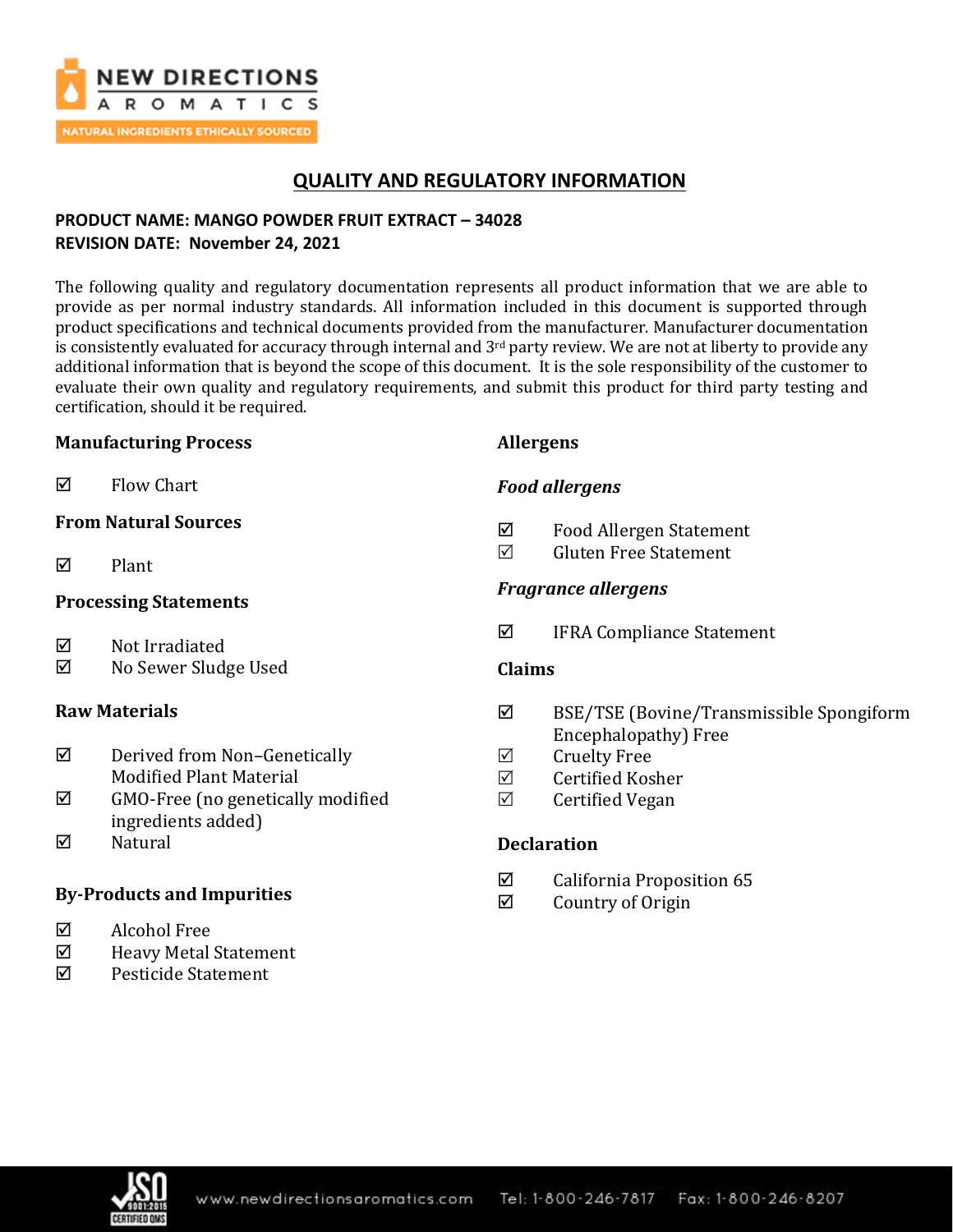

# **FLOW CHART**

### **PRODUCT NAME: MANGO POWDER FRUIT EXTRACT – 34028**



### **Disclaimer & Caution**

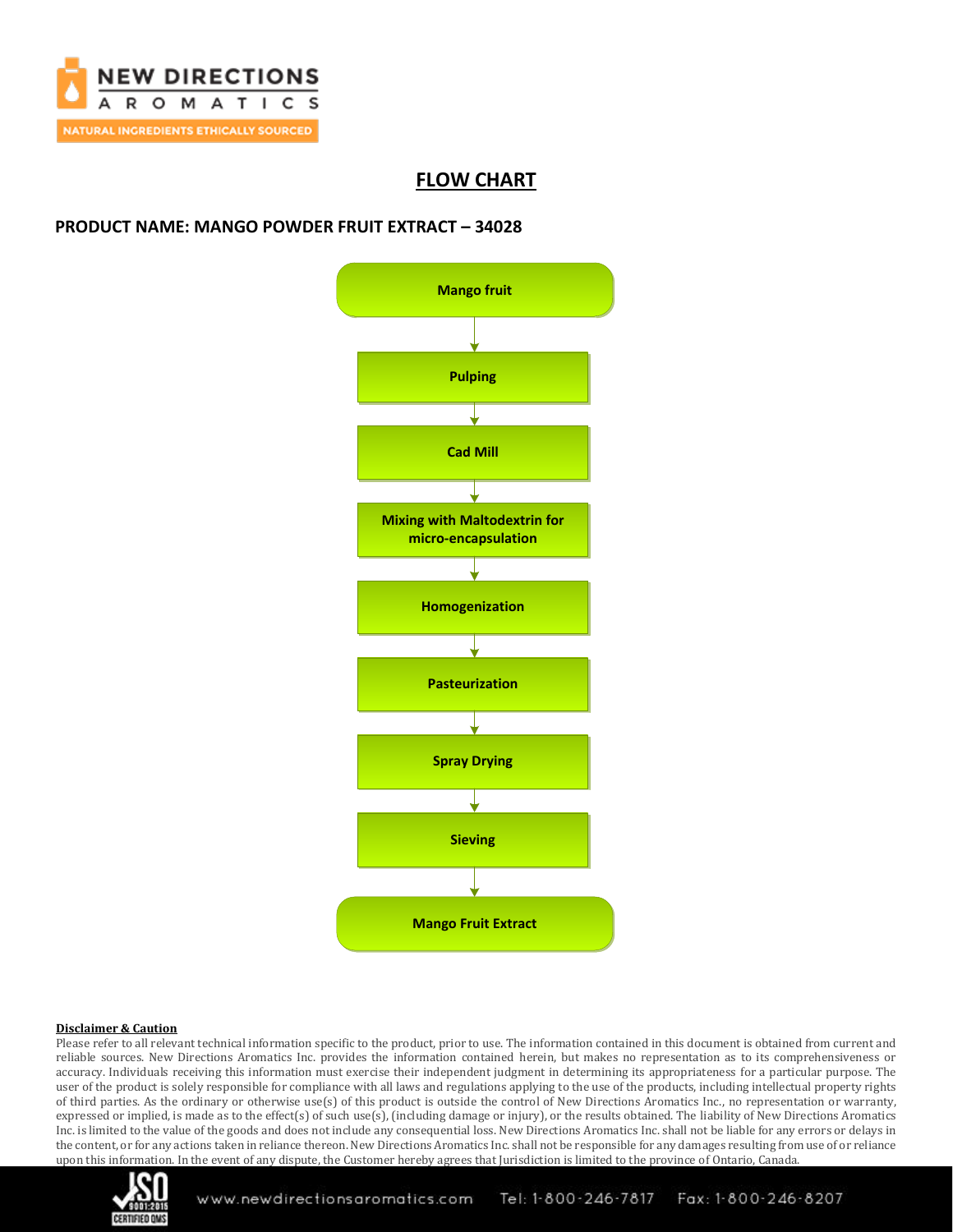

# **NON-IRRADIATION STATEMENT**

## **PRODUCT NAME: MANGO POWDER FRUIT EXTRACT – 34028**

We hereby declare that, to the best of our knowledge, this product has not been irradiated and does not contain any ingredient that has gone through any irradiation.

#### **Disclaimer & Caution**

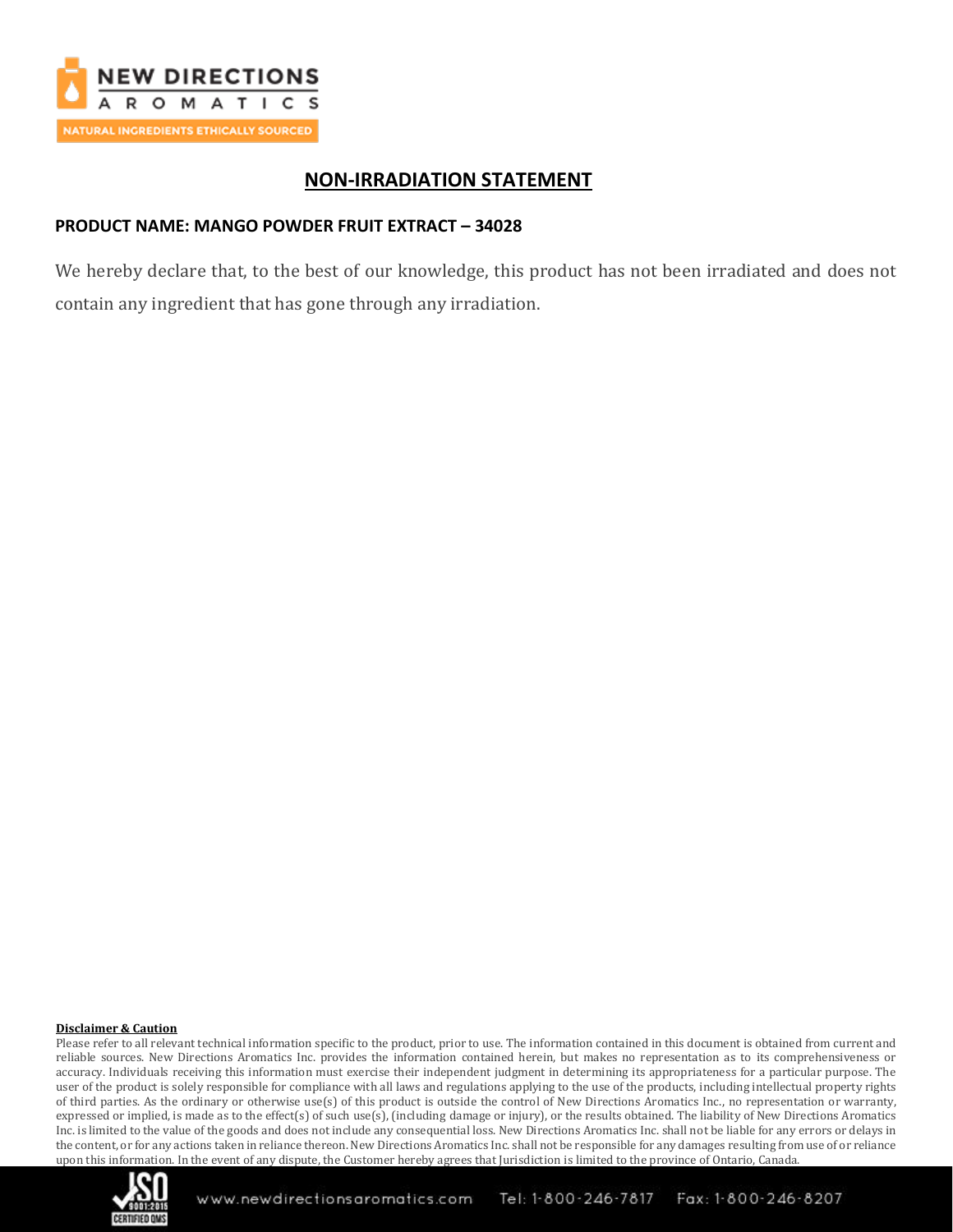

# **SEWER SLUDGE STATEMENT**

## **PRODUCT NAME: MANGO POWDER FRUIT EXTRACT – 34028**

We hereby declare that, to the best of our knowledge, this product is free from, and was not processed with, sewer sludge.

#### **Disclaimer & Caution**

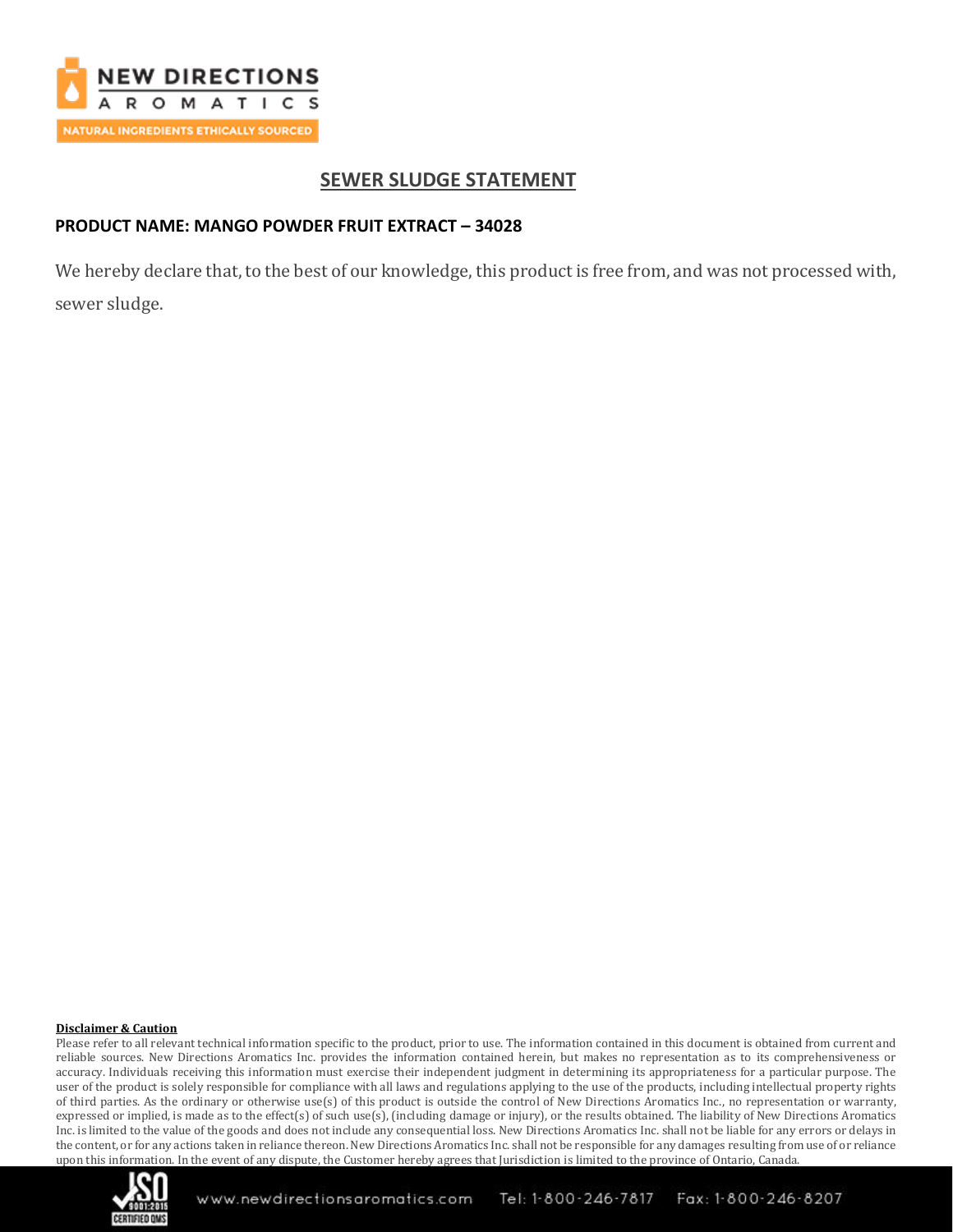

# **GMO STATEMENT**

## **PRODUCT NAME: MANGO POWDER FRUIT EXTRACT – 34028**

We hereby declare that, to the best of our knowledge, this product was not produced by gene modification, or derived from genetically modified organisms and does not contain DNA or protein from genetically modified organisms.

### **Disclaimer & Caution**

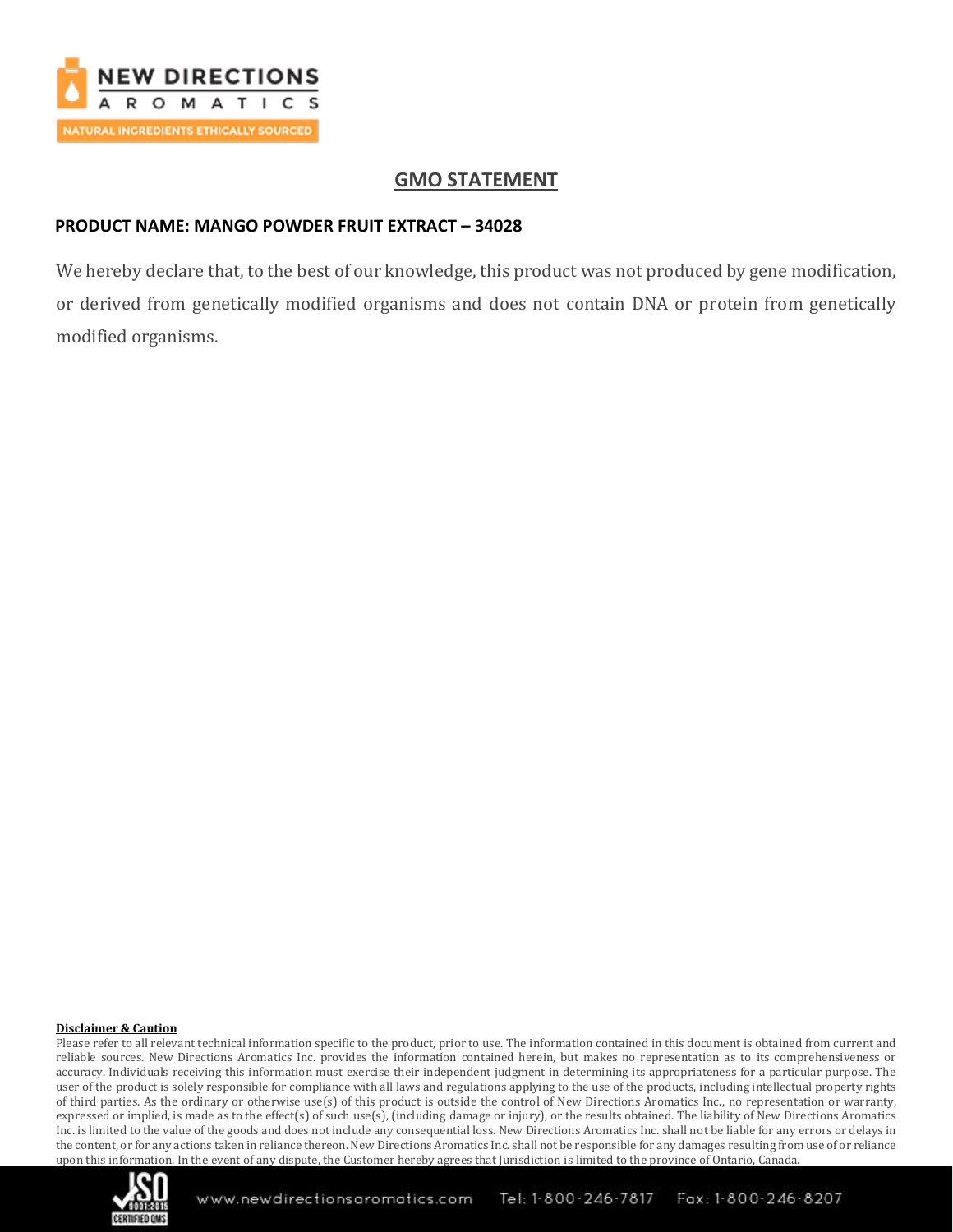

# **NATURAL STATEMENT**

### **PRODUCT NAME: MANGO POWDER FRUIT EXTRACT – 34028**

We hereby declare that, to the best of our knowledge, this product is 100 % natural.

### **Disclaimer & Caution**

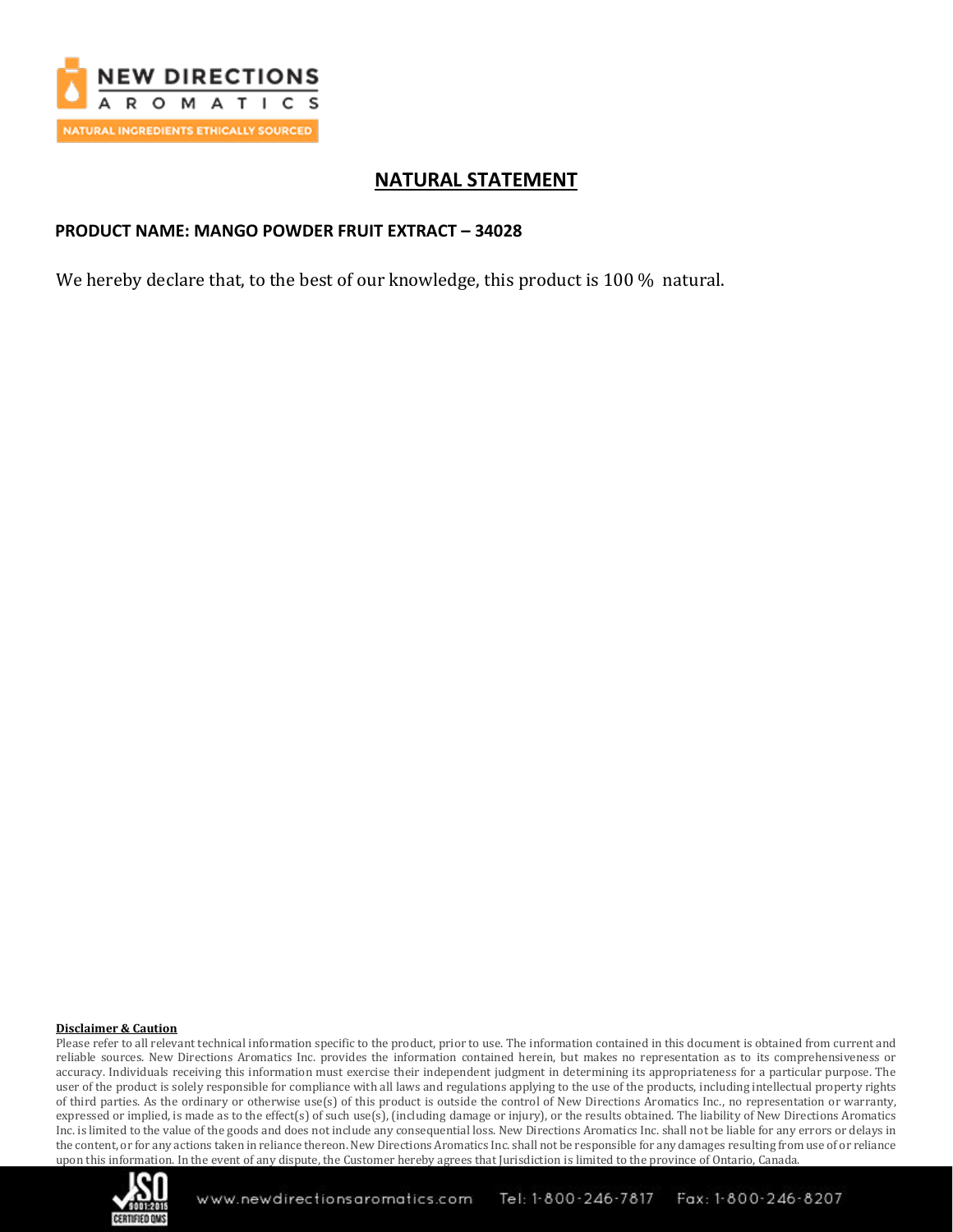

# **ALCOHOL-FREE STATEMENT**

### **PRODUCT NAME: MANGO POWDER FRUIT EXTRACT – 34028**

We hereby declare that, to the best of our knowledge, this product was not manufactured with alcohol.

### **Disclaimer & Caution**

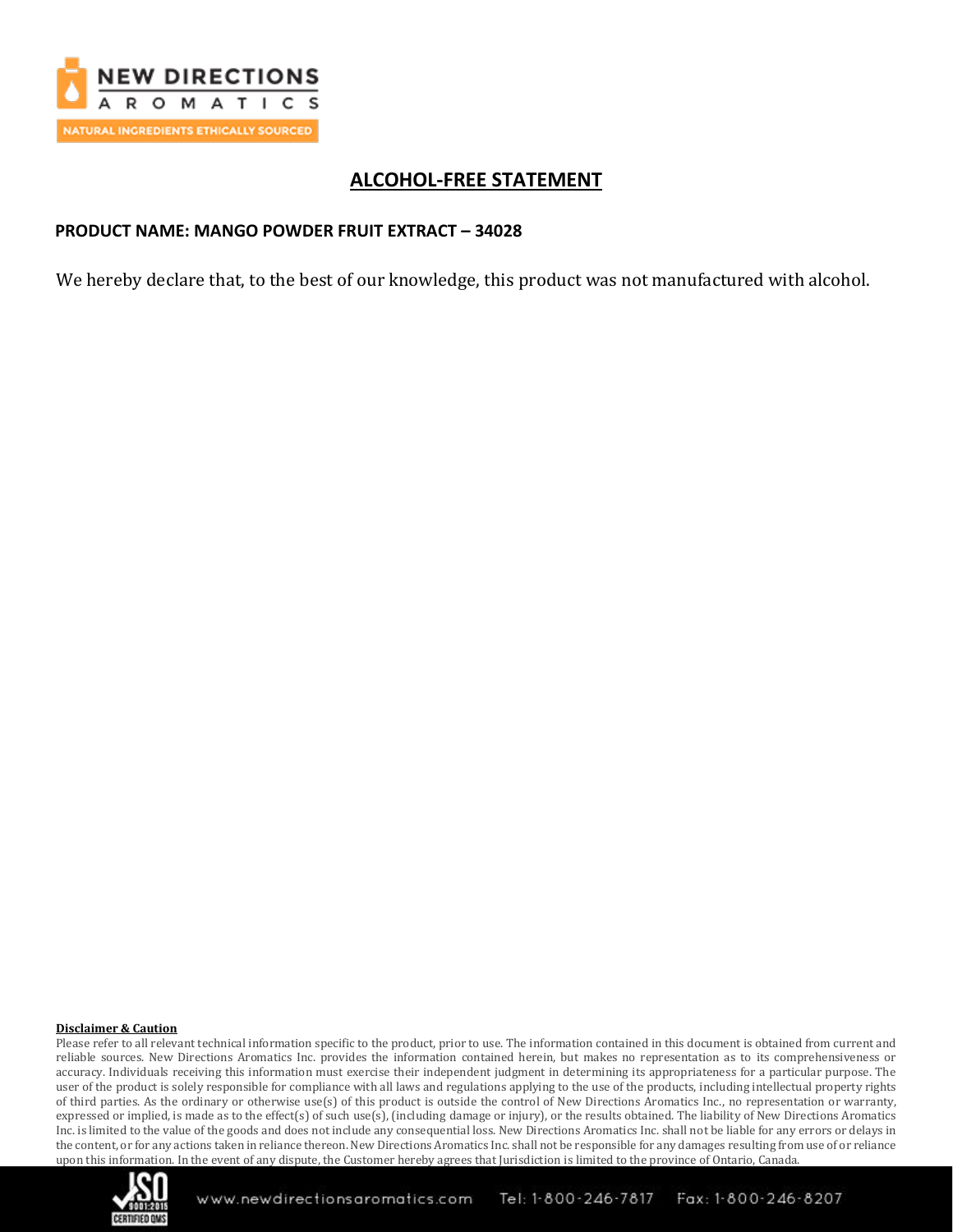

# **HEAVY METALS STATEMENT**

### **PRODUCT NAME: MANGO POWDER FRUIT EXTRACT – 34028**

We hereby declare that, to the best of our knowledge, this product when tested, reported the following levels of heavy metals:

- Lead: NMT 3ppm
- Aersenic: NMT 2ppm
- Mercury: NMT 0.5ppm
- Cadimum: NMT 1ppm

### **Disclaimer & Caution**

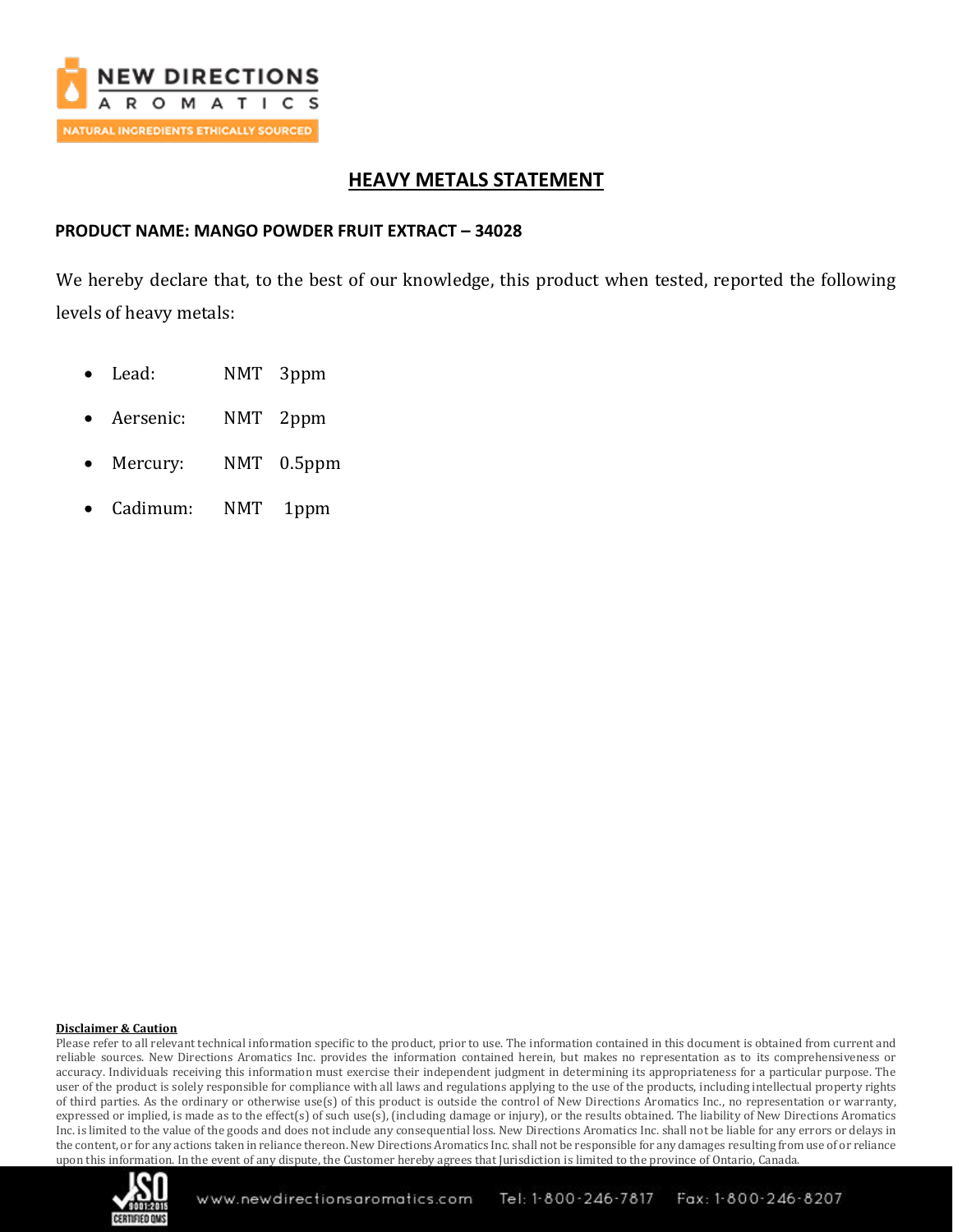

## **PESTICIDE STATEMENT**

### **PRODUCT NAME: MANGO POWDER FRUIT EXTRACT – 34028**

We hereby declare that, to the best of our knowledge, the levels of pesticides in this product are in compliance with the EP & USP regulations.

### **Disclaimer & Caution**

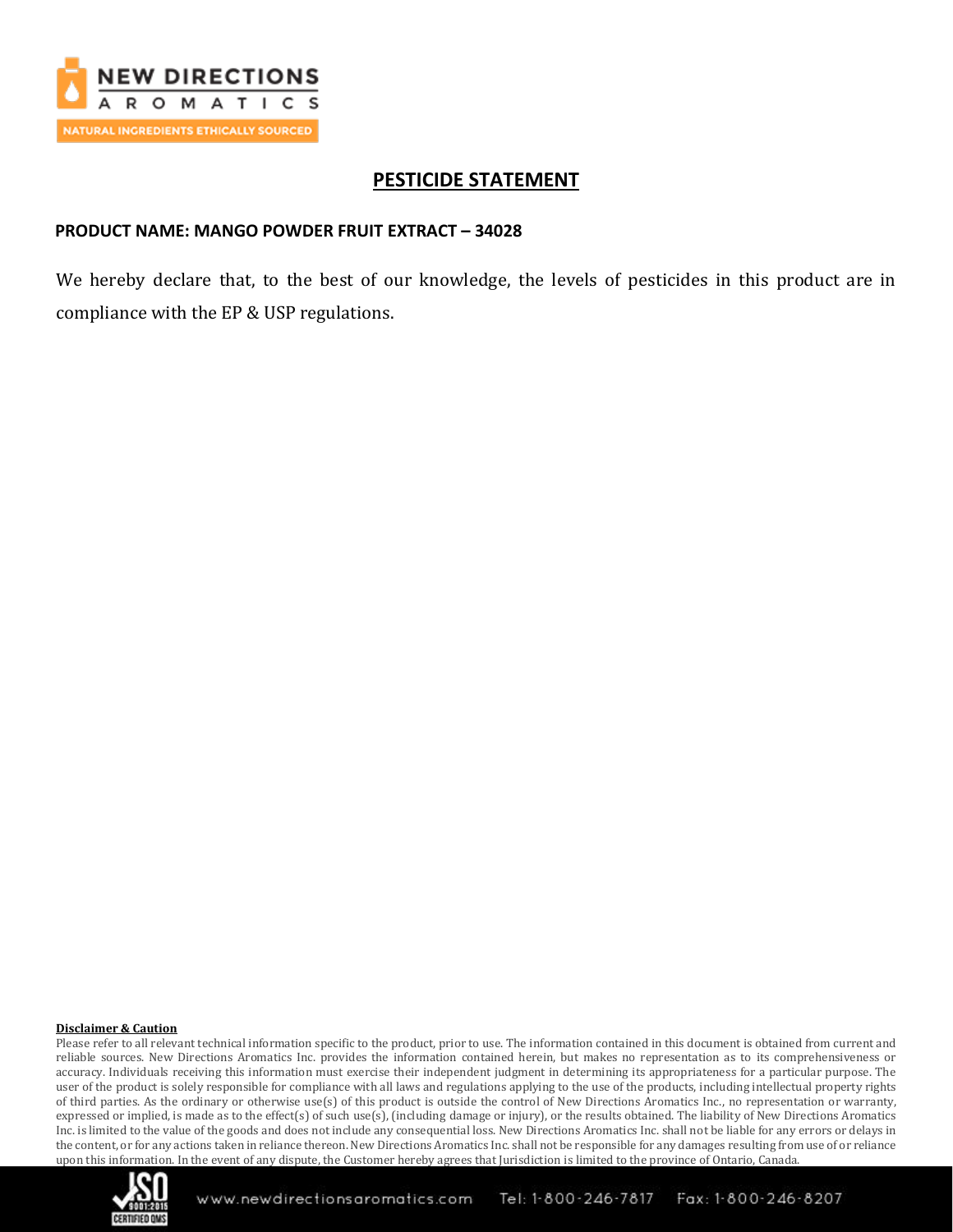

# **FOOD ALLERGEN INFORMATION**

### **PRODUCT NAME: MANGO POWDER FRUIT EXTRACT – 34028**

| Component                                       | Present in the product |
|-------------------------------------------------|------------------------|
| Peanuts (and/or derivatives,) e.g., protein oil | N <sub>o</sub>         |
| Tree Nuts (and/or derivatives)                  | N <sub>o</sub>         |
| Sesame Seeds (and/or derivatives)               | N <sub>o</sub>         |
| Wheat                                           | N <sub>o</sub>         |
| Gluten                                          | N <sub>o</sub>         |
| Soybeans (and/or derivatives)                   | N <sub>o</sub>         |
| Dairy (including lactose) or Eggs               | N <sub>o</sub>         |
| Fish or their products                          | N <sub>o</sub>         |
| Shellfish or their products                     | N <sub>o</sub>         |
| Meat (and/or derivatives) or Bovine Material    | N <sub>o</sub>         |
| Tartrazine                                      | N <sub>o</sub>         |
| Sulphites (and derivatives)                     | N <sub>o</sub>         |

### **Disclaimer & Caution**

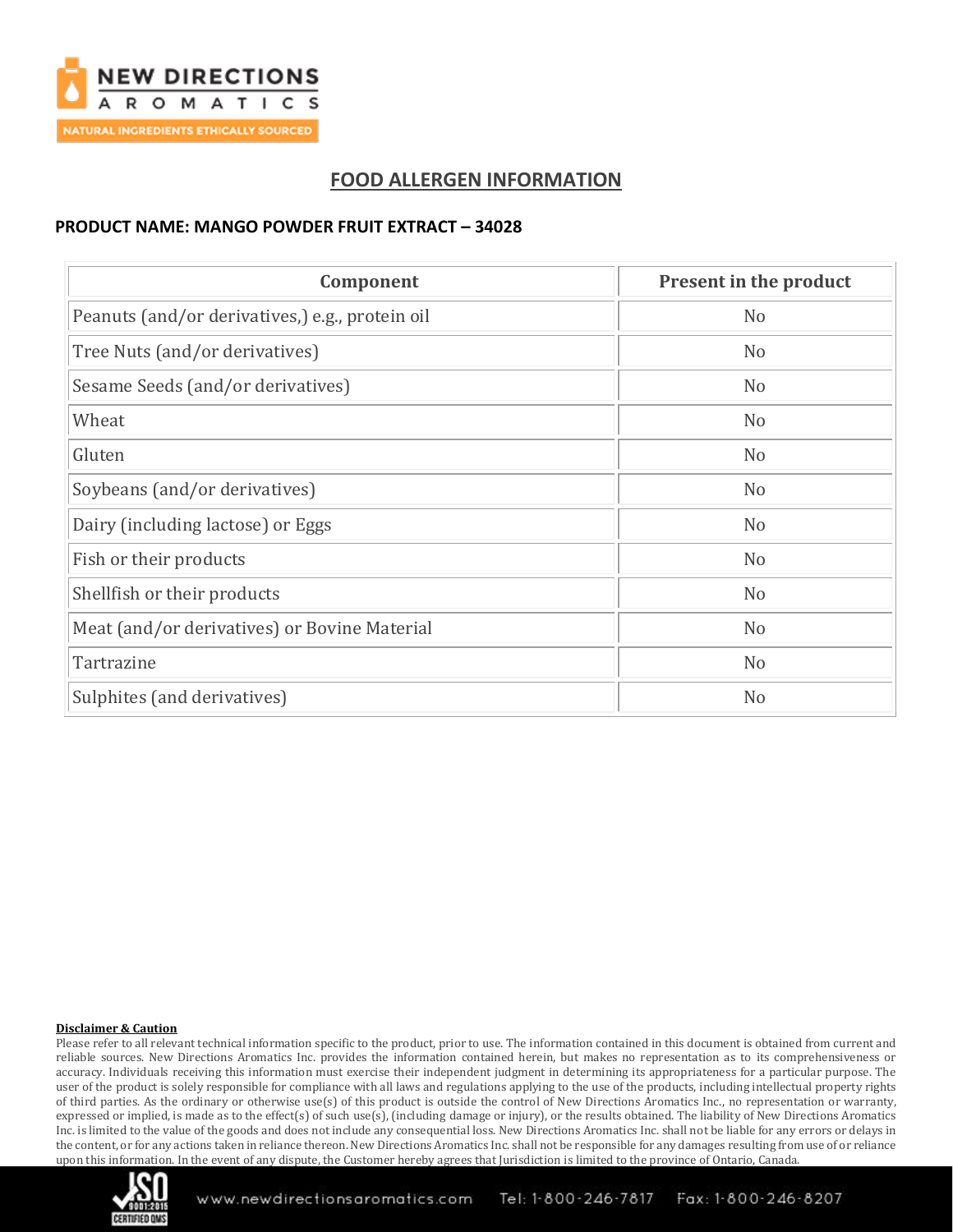

# **GLUTEN-FREE STATEMENT**

### **PRODUCT NAME: MANGO POWDER FRUIT EXTRACT – 34028**

We hereby declare that, to the best of our knowledge, this product is gluten-free, nor was it manufactured with any ingredients containing gluten.

### **Disclaimer & Caution**

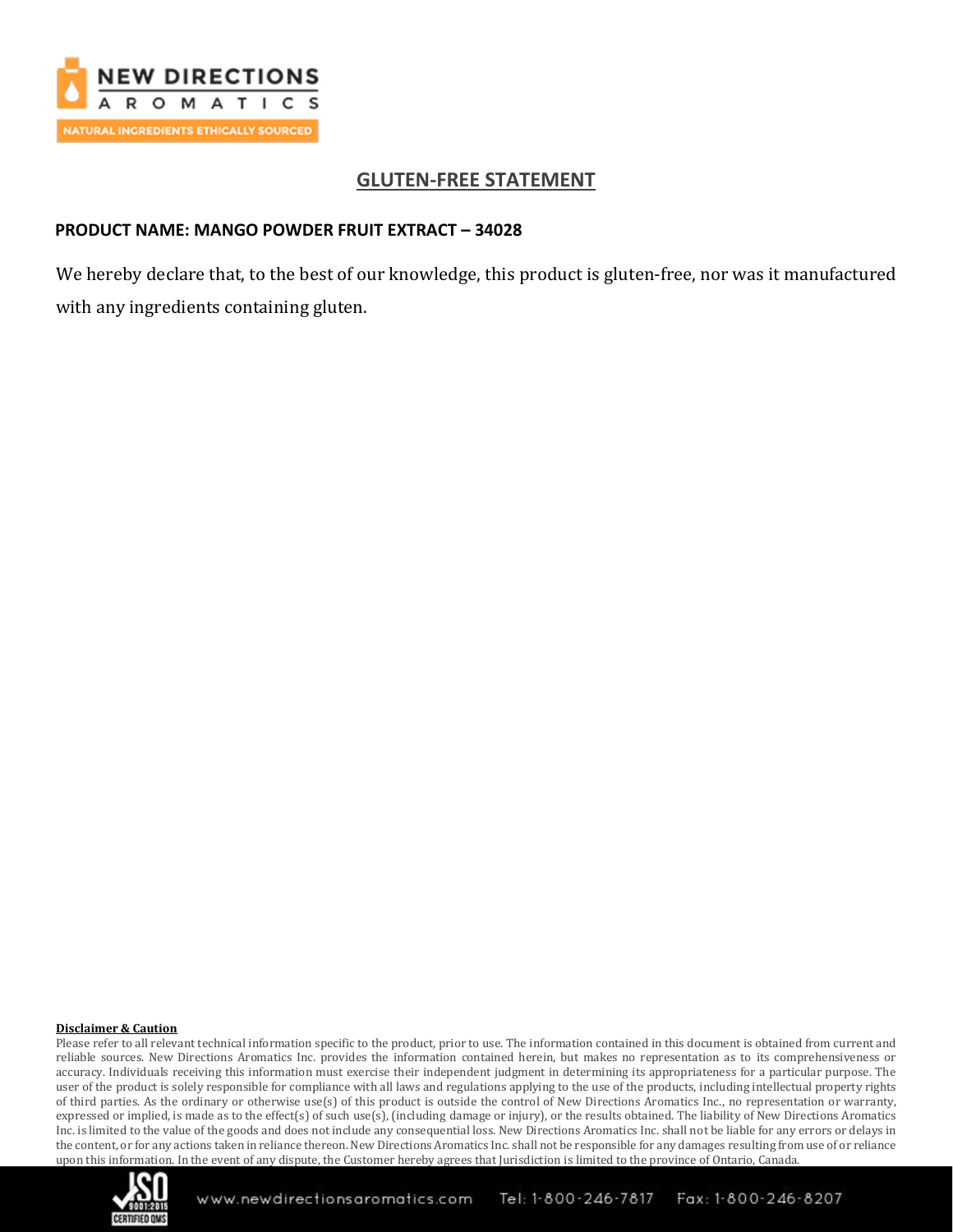

# **IFRA COMPLIANCE STATEMENT**

## **PRODUCT NAME: MANGO POWDER FRUIT EXTRACT – 34028**

We hereby declare that, to the best of our knowledge, based on processing information and raw materials used, Fragrance Allergens listed in the EU Regulation 1223/2009 Annex III, NO 67-92 are not likely to be present.

### **Disclaimer & Caution**

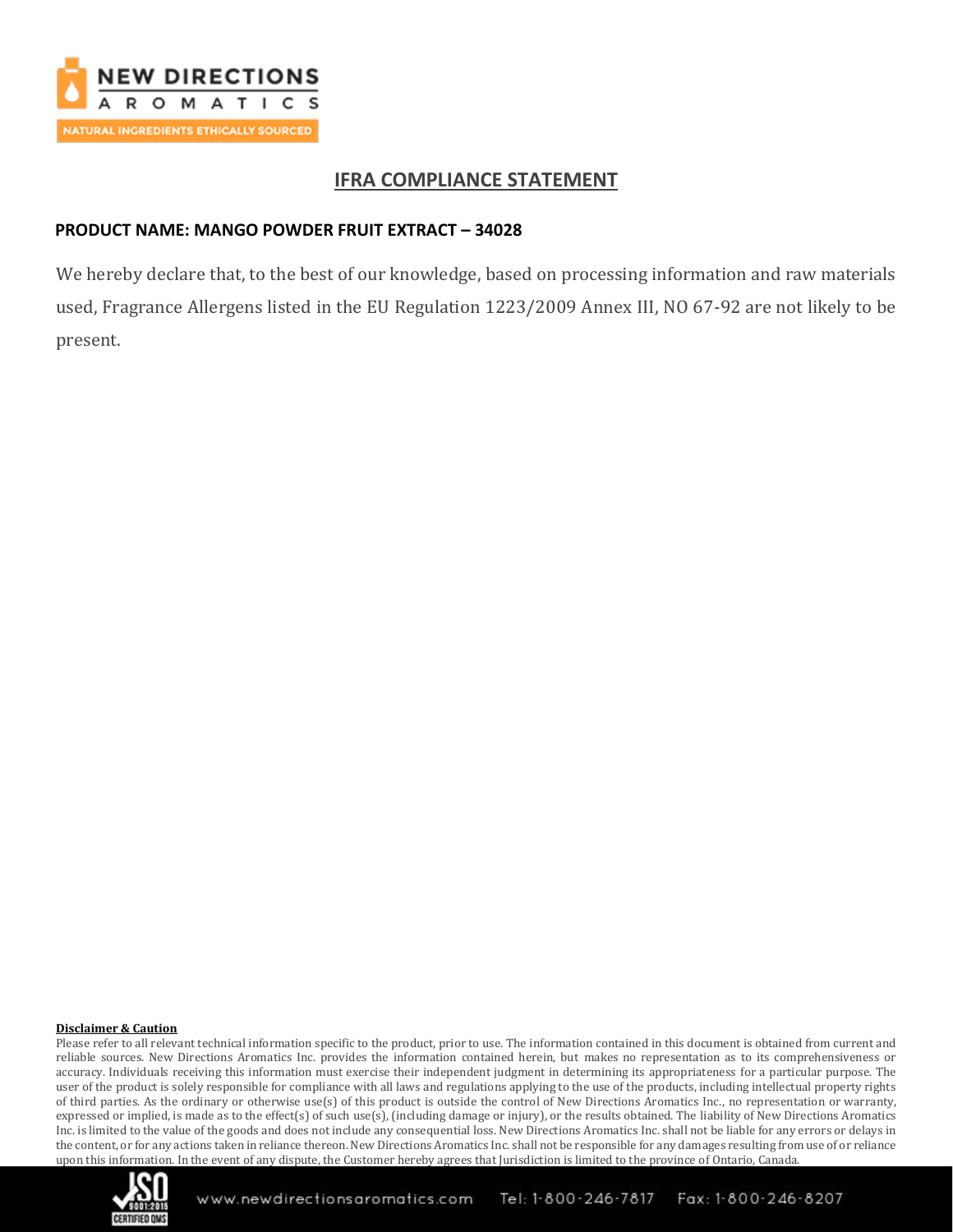

## **DECLARATION OF BOVINE SPONGIFORM ENCEPHALOPATHY (BSE)**

## **PRODUCT NAME: MANGO POWDER FRUIT EXTRACT – 34028**

We hereby confirm that, to the best of our knowledge, this product is free of BSE.

### **Disclaimer & Caution**

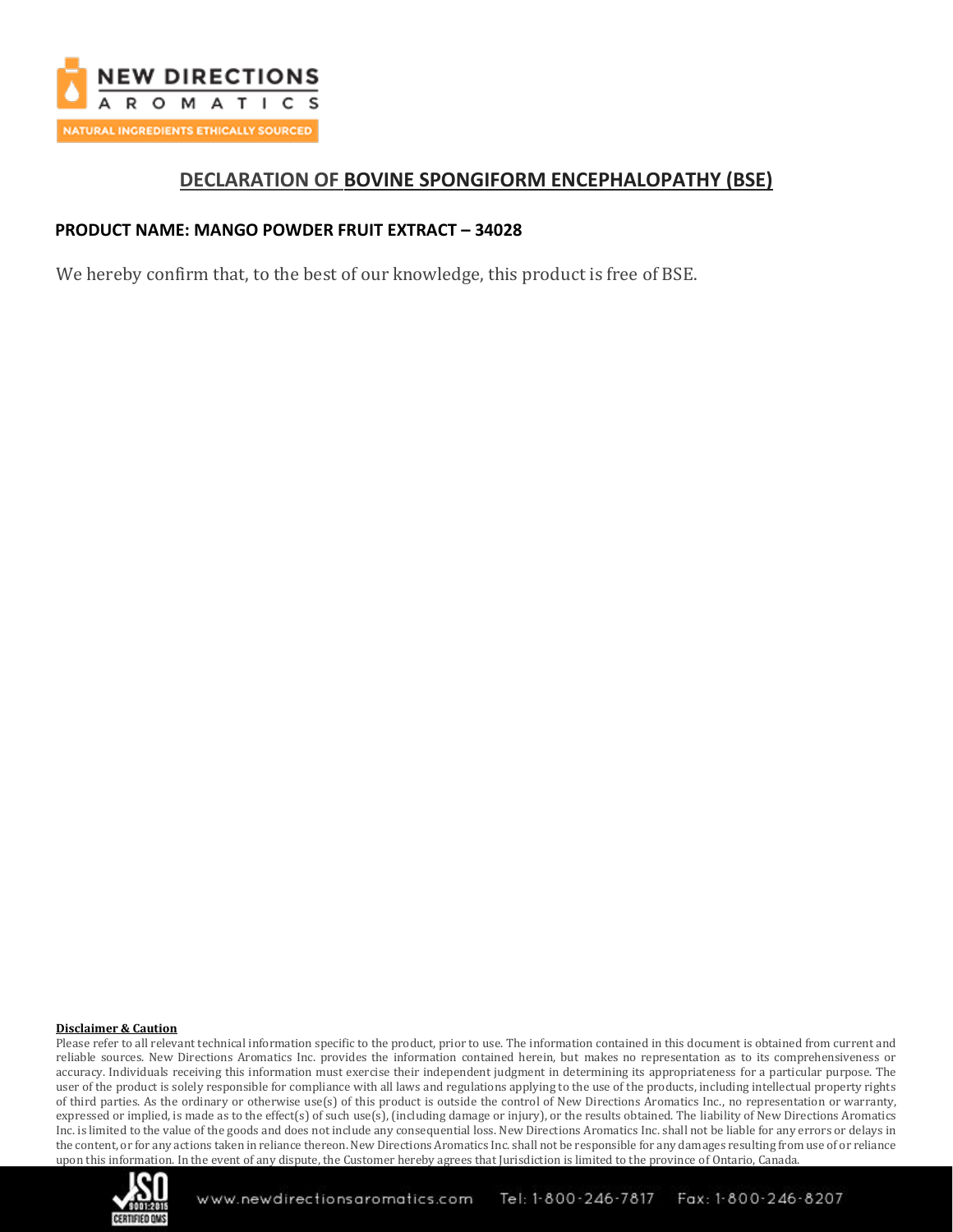

# **CRUELTY FREE STATEMENT**

### **PRODUCT NAME: MANGO POWDER FRUIT EXTRACT – 34028**

We hereby declare that, to the best of our knowledge, this product has not undergone any animal testing.

### **Disclaimer & Caution**

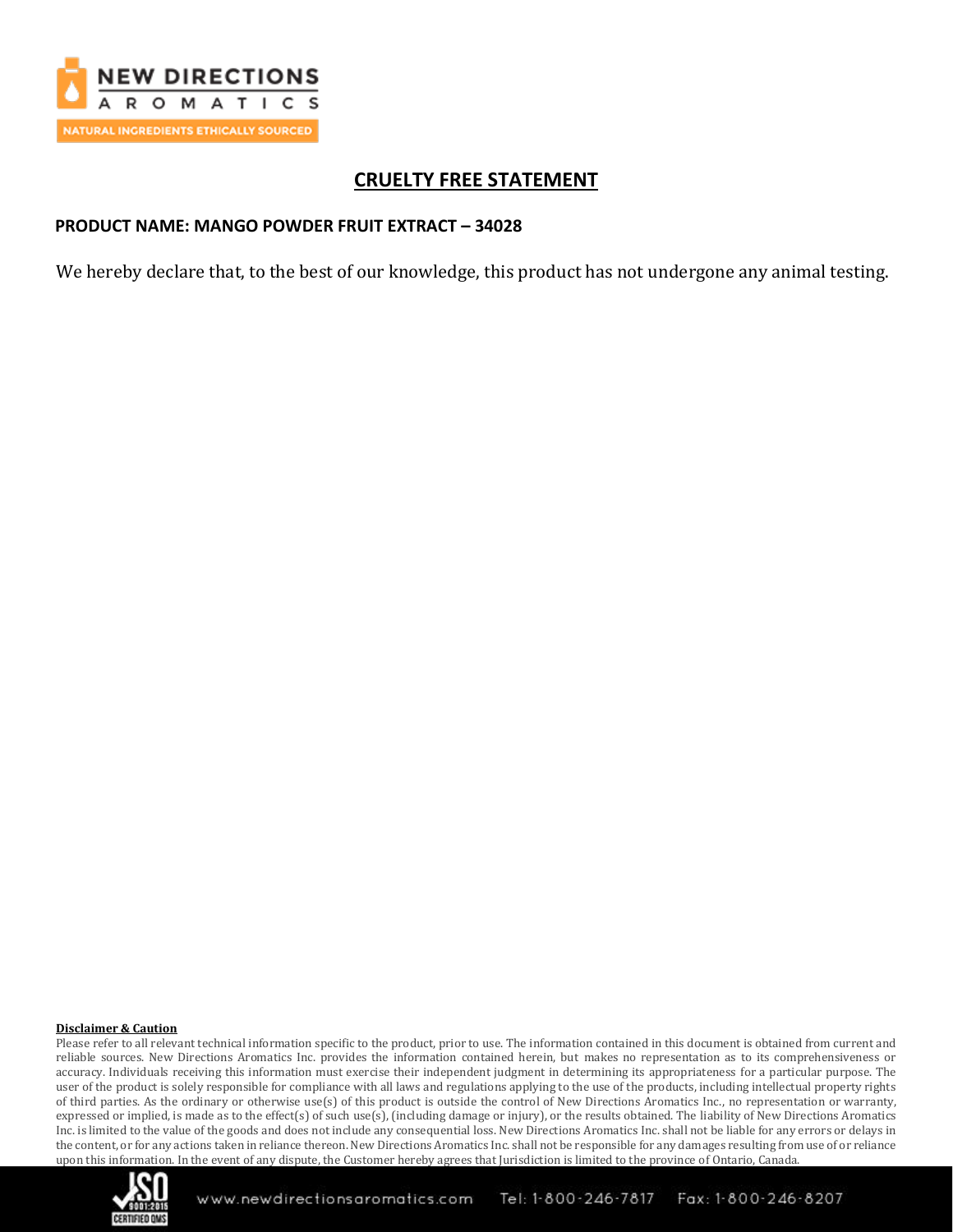

# **VEGAN STATEMENT**

### **PRODUCT NAME: MANGO POWDER FRUIT EXTRACT – 34028**

We hereby confirm that this product has been certified to Vegan standards.

### **Disclaimer & Caution**

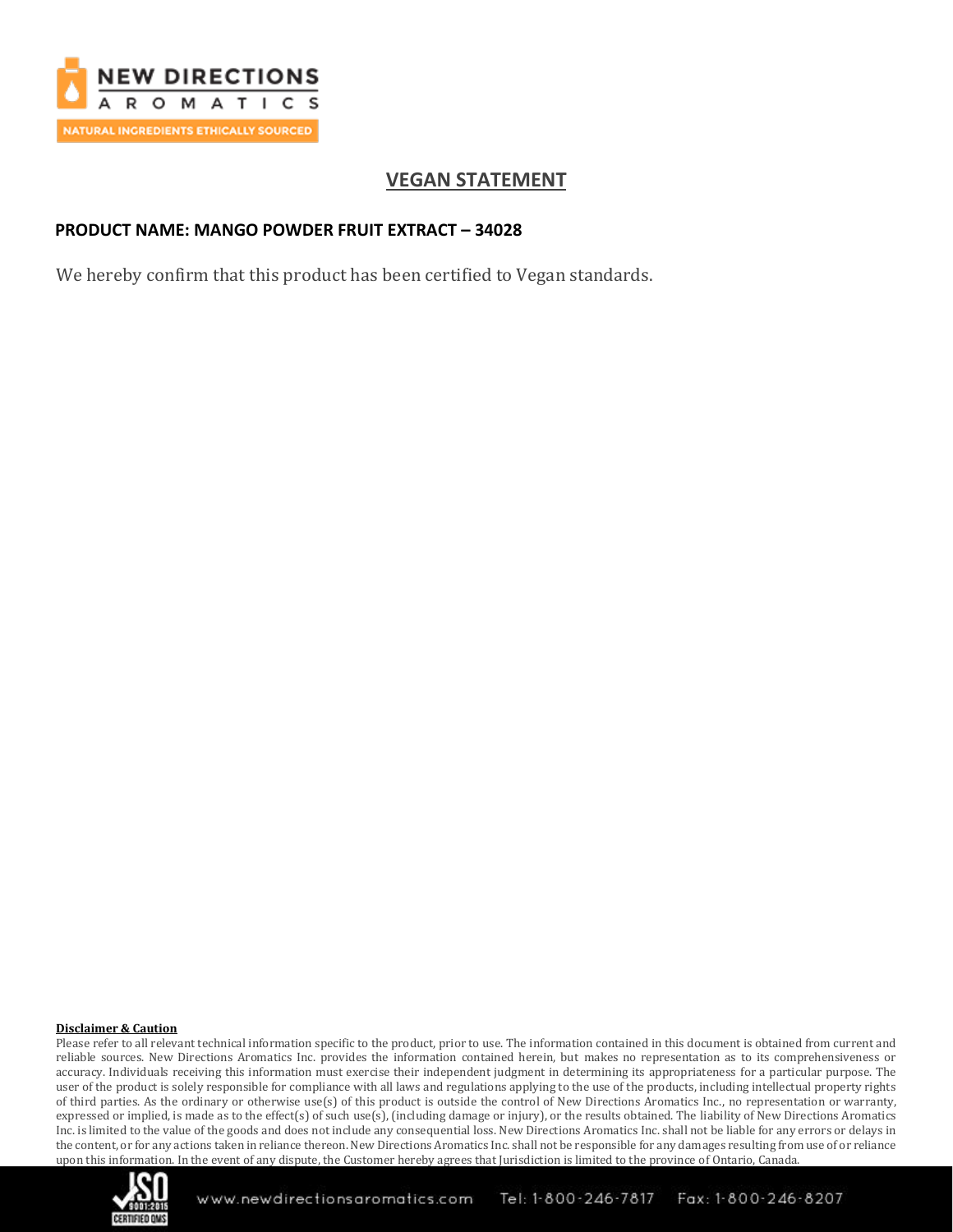

# **KOSHER STATEMENT**

### **PRODUCT NAME: MANGO POWDER FRUIT EXTRACT – 34028**

We hereby confirm that this product has been certified to Kosher standards.

#### **Disclaimer & Caution**

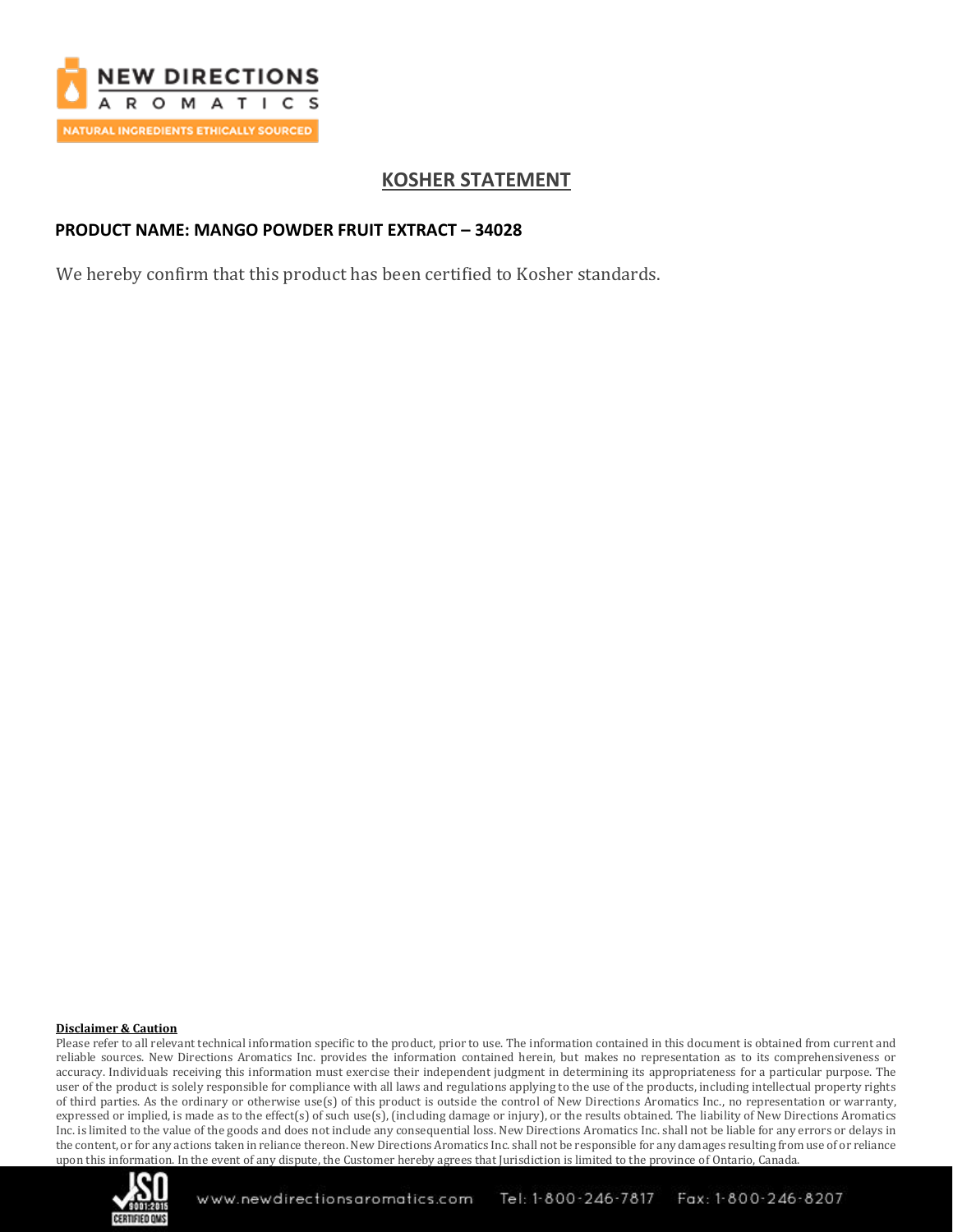

## **CALIFORNIA PROPOSITION 65 STATEMENT**

## **PRODUCT NAME: MANGO POWDER FRUIT EXTRACT – 34028**

We hereby declare that, to the best of our knowledge, this product does not contain any of the chemical substances listed by the State of California in Proposition 65.

#### **Disclaimer & Caution**